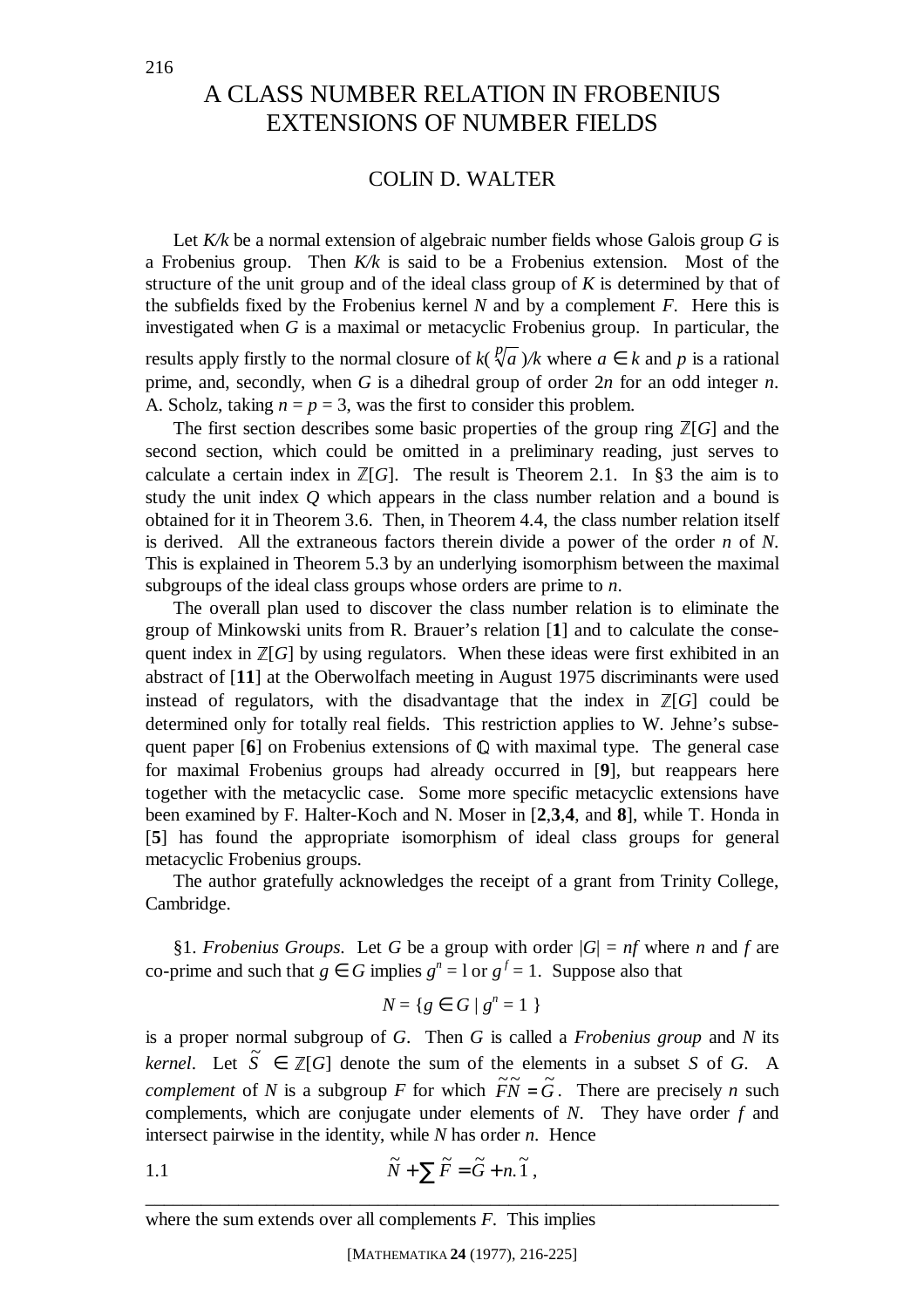1.2 
$$
1_N^G + f \cdot 1_F^G = 1_1^G + f \cdot 1_G^G,
$$

where  $1_H^G$  denotes the character on *G* induced by the unit character on a subgroup *H*.

The centraliser of an element of  $N - 1$  is contained in  $N$ . Hence  $N - 1$  decomposes into orbits of length *f* under conjugation by elements of *F* and *f* divides *n*−1. Thus *G* is called *maximal* if  $f = n - 1$ . In this situation *N* is an abelian group of prime exponent. Now suppose *G* is metacyclic. Then both *N* and *F* are cyclic with generators v and  $\phi$  respectively, say, which satisfy a relation  $v^r \phi = \phi v$ . Here *n* must be odd. From this point, it is assumed that *G* is of one of these two types.

1.3 DEFINITION. Let  ${v_i \in N \mid 0 \le i \le f-1}$  *be the set N* −1 *when G is maximal and the set with*  $v_i = v^i$  when G is metacyclic. For the fixed complement  $F_0$ , *generated by* φ *when G is metacyclic*, *let* ∑*' and* ∏*' denote sums and products over the f complements*  $v_i F_0 v_i^{-1}$ .

Most other sums and products extend over the full set of *n* complements. Finally, for a left (*respectively* right) *G*-module *X* and a subgroup *H* of *G* let *HX* (*respectively XH*) be the subgroup of *X* fixed under the action of *H*.For example, *NK* and *FK* are the subfields of *K* fixed by *N* and *F*.

1.4 LEMMA. Let Z be the intersection of  $\mathbb{Z}[N]$  with the centre of  $\mathbb{Z}[G]$ . Then

$$
\mathbb{Z}[N] = \sum_{i} v_i Z
$$

and this sum is direct up to elements in Z  $\tilde{N}$  .

*Proof. Z* is generated by 1 and the elements  $z_j = \sum_{h \in F} h^{-1} g_j h$  where the  $g_j$  are representatives of the (*n* − 1)*/f* conjugacy classes in *N* − 1. The equality comes from  $1 + \sum_i v_i = \tilde{N} \in \bigcap_i v_i Z$  in the maximal case. For the metacyclic case, the minimum polynomial  $\prod_{h \in F} (x - h^{-1}vh)$  of *v* over *Z* shows that  $v^f$ , and therefore any power of *v*, lies in  $\sum_i v_i Z$ . The directness is apparent from dim<sub> $\bar{z}$ </sub> z = 1 + (*n*−1)/*f*.

1.5 THEOREM. *For any*  $\mathbb{Z}[G]$ -module X define  $X' = \sum FX$ . Then X' is the ¦[*G*]*-module generated by any FX and X'* = ∑*'FX*. *Also define X*0 = *NX* + *X'*. *Then the sum*  $X_0 = N X + \sum Y Y X$  *is direct up to elements whose nth multiple lies in GX. Moreover,*  $nX \subset X_0$ .

*Proof.* For  $g \in N$  use 1.4 to choose  $\alpha_i \in Z$  for which  $g = \sum_i v_i \alpha_i$ . If  $x \in F_0 X$ then  $gx = \sum_i v_i \alpha_i x \in \sum' FX$ . Thus  $\sum' FX$  is a  $\mathbb{Z}[G]$ -module and contains every *FX*.

From 1.1 we have  $nX \subset \widetilde{N}X + \sum \widetilde{F}X \subset X_0$ . Also that equation yields

1.6 
$$
\mathbb{Q}[G] = N\mathbb{Q}[G] + \sum' F\mathbb{Q}[G],
$$

by the first part. A comparison of dimensions shows that this sum is direct up to elements in  $\mathbb{Q}\tilde{G}$ . Let  $1 = e_N + \sum' e_F$  be a corresponding decomposition of 1 with  $ne_N = \tilde{N}$  and  $ne_F \in F\mathbb{Z}[G]$ , say. Let *H*,  $H' \in \{N, v_iF_0v_i^{-1}\}$  be distinct. Then  $ne_H H' \in \mathbb{Z}$   $\widetilde{G}$  by decomposing  $\widetilde{H}$  under 1.6. If  $x_F \in FX$  for  $F \neq H$  one finds that  $ne_{H}x_{F} = ne_{H}(\tilde{N} - \sum_{j} \sum_{h \in F} hg_{j}h^{-1}) x_{F} = ne_{H} \tilde{N} x_{F} - \sum_{j} ne_{H} \tilde{F} g_{j}x_{F} \in GX.$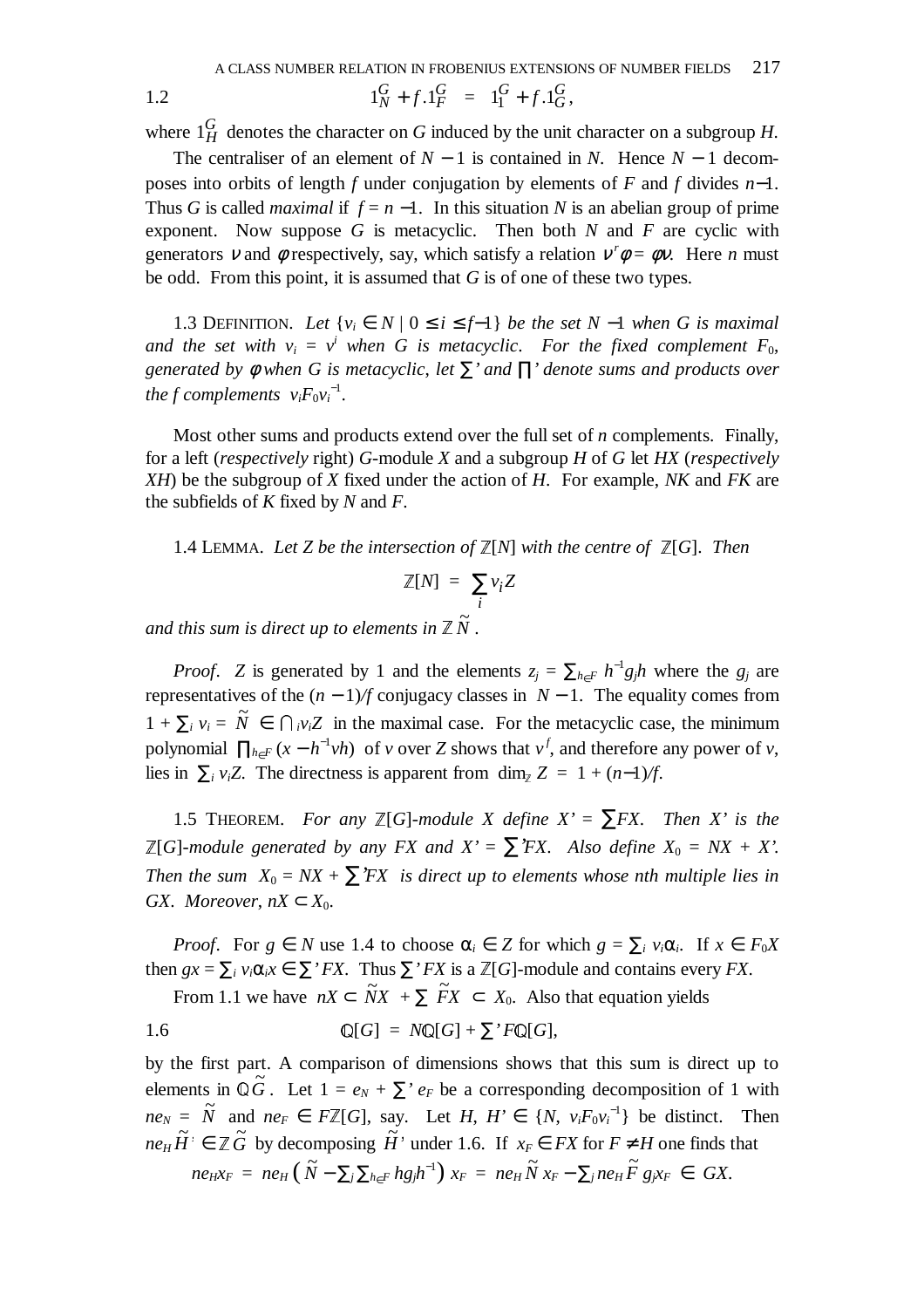Similarly, when  $x_N \in N X$  one obtains  $n e_F x_N \in GX$  because  $n e_F = \tilde{F} \alpha$  for some  $\alpha \in \mathbb{Z}[N]$ . Hence  $ne_H x_H \in GX$  if  $x_H \in H'X$ . Consequently

$$
nx_{H'} = \sum_{H} n e_{H} x_{H'} \equiv n e_{H'} x_{H'} \text{ modulo } GX.
$$

Suppose  $\sum_{H} x_{H} = 0$  with  $x_{H} \in HX$ . Then

$$
0 = ne_{H'}\sum_{H} x_{H} \equiv ne_{H'}x_{H'} \equiv nx_{H'} \text{ modulo } GX
$$

and  $nx_H \in GX$ . Thus the sum for  $X_0$  is direct as far as stated.

1.7 LEMMA. *Suppose G is metacyclic. Define*  $β<sub>i</sub> ∈ ℤ[G]$  *by*  $(ν-1)<sup>i</sup>β<sub>i</sub> = F<sub>0</sub>(ν-1)<sup>i</sup>$ . *Then there is a direct sum decomposition of left*  $\mathbb{Z}[G]$ *-modules* 

$$
\mathbb{Z}[G]/N\mathbb{Z}[G] = \bigoplus_{0 \leq i < f} \mathbb{Z}[N]\beta_i/N\mathbb{Z}[G].
$$

*Proof.* Let  $\beta$  be the column vector  $(\beta_0, \beta_1, ..., \beta_{f\perp})^T$  and  $\phi$  the column vector  $(1, \phi, \phi^2, ..., \phi^{f-1})^T$ . Then  $M\phi = \beta$  for the matrix  $M = (m_{ij})$  with  $m_{ij} = (v^{r^j} - 1)^i / (v - 1)^i$ . *M* is a Vandermonde matrix whose determinant is the unit  $\prod_{i < j} (\nu^{r^j} - \nu^{r^i})/(\nu - 1)$  of  $\mathbb{Z}[N]/\mathbb{Z} \widetilde{N}$ . Hence *M* is invertible and 1 may be expressed as a linear combination of the  $\beta$ <sup>'</sup><sub>i</sub>'s. The rest is now clear.

§2. An Index Theorem. Suppose C is a subgroup of order  $c = 1$  or 2 generated by  $\gamma \in G$ . For any subgroup *H* and  $g \in G$  write  $HgC = \tilde{H}g\tilde{C}$  or  $\frac{1}{2}\tilde{H}g\tilde{C}$  for the generators of  $H\mathbb{Z}[G]C$  over  $\mathbb{Z}$ , and  $|HgC| = |H||C|$  or  $|H|$  respectively for their values under the unit character of *G*. Let  $r_{2}(H)$  be the number of such generators with  $2|H|$ elements, and set  $r_{\gamma}(H) = dim_{\mathbb{Z}}(H\mathbb{Z}[G]C/\mathbb{Z} \tilde{G})$ .

2.1 THEOREM.  $\mathbb{Z}[G]C/(N\mathbb{Z}[G]C + \sum F\mathbb{Z}[G]C)$  *has finite order n*<sup>*fr<sub>{</sub>M}*2</sup> *in the metacyclic case and n*<sup>(*r*γM)+(*f*−1)(*r*γ $(F)$ -1))<sup>2</sup> in the maximal case. The exponent of the</sup> *group is precisely n*.

The rest of the section is devoted to a proof of this. There are three possibilities for γ:

 $\gamma = 1$ ,  $\gamma \in N-1$ , *or*  $\gamma \notin N$ .

Replacing  $\gamma$  by a conjugate does not change the order or the exponent of the quotient group. Thus if  $\gamma \notin N$  it may be assumed that  $\gamma \in F_0$ . Because  $F_0 g C = \tilde{F}_0 g \tilde{C}$  $\int_0^\cdot g C$  for *g* ∈ *N* − 1 we have

2.2 
$$
r_{2\gamma}(F) = 0
$$
,  $n/2$ , and  $(n-1)/2$ ;  
\n $r_{\gamma}(F) = n-1$ ,  $(n-2)/2$ , and  $(n-1)/2$ ;  
\n $r_{\gamma}(N) = f-1$ ,  $f-1$ , and  $(f-2)/2$ ,

respectively in three cases.

From the proof of 1.5,  $n\tilde{C}$  decomposes in  $N\mathbb{Z}[G]C + \sum F\mathbb{Z}[G]C$  with component  $\widetilde{NC}$  in  $N\mathbb{Z}[G]C$ . So the exponent is *n* for metacyclic groups. For *G* maximal 1.1 yields the explicit decomposition  $n\tilde{C} = \tilde{N}\tilde{C} + \sum_{i} \tilde{F}_0(1 - v_i)\tilde{C}$  and hence an exponent *n*.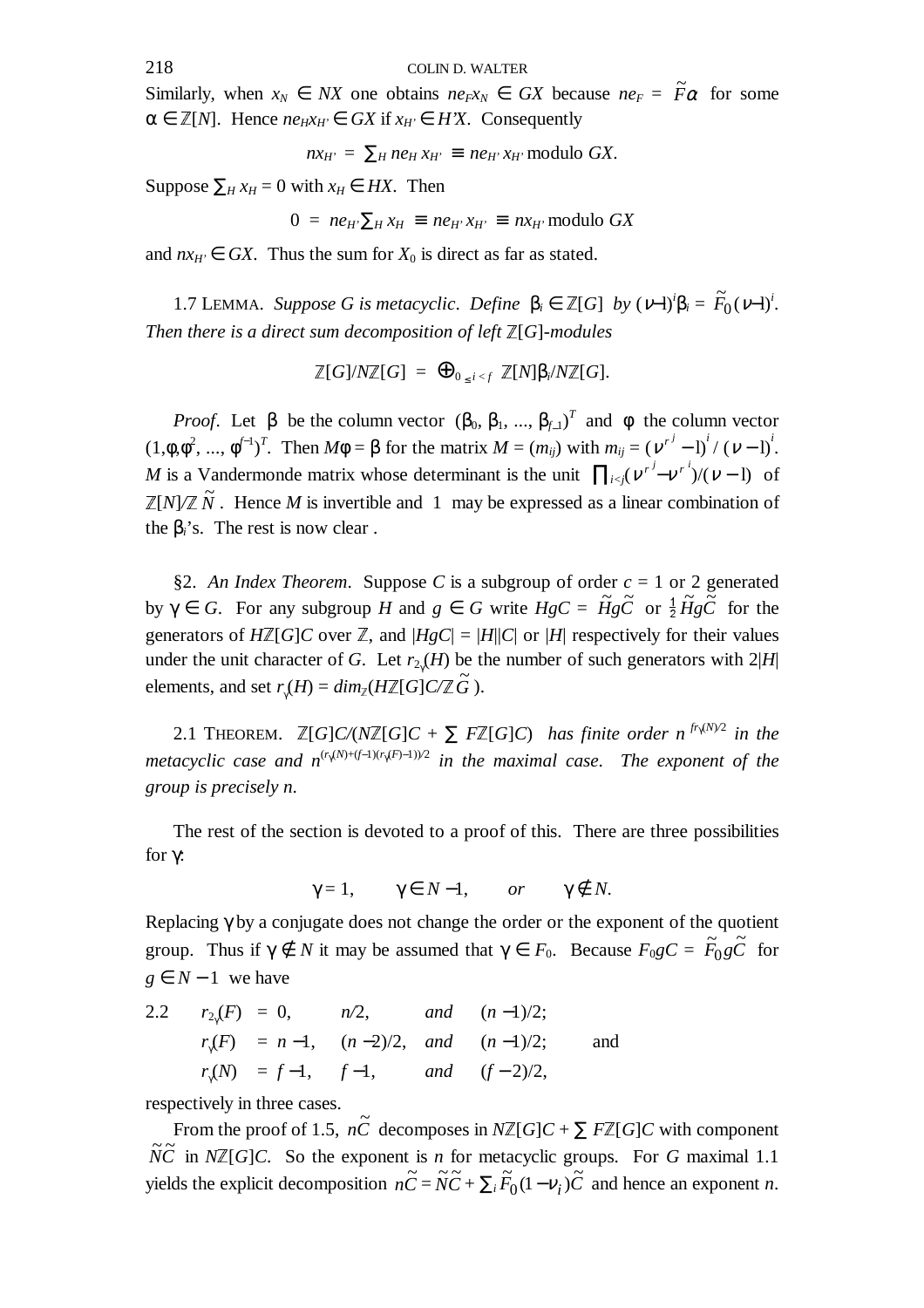$$
\begin{aligned}\n\left[\mathbb{Z}[G]/N\mathbb{Z}[G]: \sum \mathbb{Z}[G]F/N\mathbb{Z}[G]\right] &= \left[\sum_{i} \mathbb{Z}[G]\beta_{i}/N\mathbb{Z}[G]: \sum_{i} \mathbb{Z}[G]F_{0}(\nu-1)^{i}/N\mathbb{Z}[G]\right] \\
&= \prod_{i} \left[\mathbb{Z}[N]\beta_{i}/N\mathbb{Z}[G]: (\nu-1)^{i}\mathbb{Z}[N]\beta_{i}/N\mathbb{Z}[G]\right] \\
&= \prod_{i} n^{i} = n^{f(f-1)/2}\n\end{aligned}
$$

by 1.7. Otherwise the assumption  $\gamma = \phi^{i/2}$  holds. Let  $A_i = \tilde{C} \mathbb{Z}[G]\beta_i/N\mathbb{Z}[G]$ . Then  $\beta_i$ may be replaced by

$$
\beta_i' = \left(\frac{v}{v+1}\right) \beta_i
$$

to give  $(v^j + (-1)^i v^{-j})\beta_i$ ' with  $1 \le j \le (n-1)/2$  as a basis of  $A_i$  over  $\mathbb{Z}$ .  $A_i \oplus vA_i$  is a  $\mathbb{Z}[G]$ -module because if  $\alpha \in A_i$  then  $v^2 \alpha = -\alpha + v(v + v^{-1})\alpha \in A_i \oplus vA_i$ . When *i* is even,

$$
\beta_i = -\sum_j (v^j + v^{-j}) \beta_i \in A_i \oplus vA_i \quad \text{so that} \quad A_i \oplus vA_i = \mathbb{Z}[G]\beta_i / N\mathbb{Z}[G].
$$

When *i* is odd,

 $(v - v^{-1})$  $A_i \oplus \nu A_i = (\nu - 1)\mathbb{Z}[G]\beta_i/N\mathbb{Z}[G],$ 

and this has index *n* in  $\mathbb{Z}[G]\beta_i/N\mathbb{Z}[G]$ . Hence if

$$
B = \sum_i A_i = C \mathbb{Z}[G]/N \mathbb{Z}[G]
$$

then  $B \oplus \nu B$  has index  $n^{f/2}$  in  $\mathbb{Z}[G]/N\mathbb{Z}[G]$ .  $A_0 \oplus \nu A_0 = \mathbb{Z}[G]F_0/N\mathbb{Z}[G]$  shows that if  $D = \sum CZ[G]F/NZ[G]$  then  $D \oplus \nu D = \sum Z[G]F/NZ[G]$ . Thus the required index  $q = [B : D]$  is given by

$$
n^{f(f-1)/2} = [Z[G]/N\mathbb{Z}[G] : \sum \mathbb{Z}[G]F/N\mathbb{Z}[G]]
$$

$$
= n^{f/2} [B \oplus \nu B : D \oplus \nu D]
$$

$$
= n^{f/2}q^2.
$$

*The Maximal Case*.When *G* is maximal the techniques of [**11**] are suitable for the order calculation. Define a pairing on  $\mathbb{Z}[G] \times \mathbb{Z}[G]$  by  $(x, y) = |G|^{-1}1_1^G$  $1_1^{\mathbf{C}}(xy^*)$ where \* is the involution induced by  $g \mapsto g^{-1}$  for  $g \in G$ . If *X* is a subgroup of  $\mathbb{Z}[G]$ with basis  $\{x_i\}$  let

$$
R(X) = |\det((x_i, x_j))|
$$

be the regulator of *X*. This is independent of the choice of basis.

2.3 LEMMA. If 
$$
X = \sum F\mathbb{Z}[G]C
$$
 then  $R(X) = fn^{(f-1)(r1(F)-1)}2^{fr_2}(F)}$ .

*Proof.* Let *g*,  $g' \in N - 1$  be fixed. Then  $ghg'h' = 1$  implies  $h' = h^{-1}$  for  $h, h' \in F$ . But  $ghg'h^{-1} = 1$  has only one solution  $h \in F$ . Hence  $g\tilde{F}g'\tilde{F}$  contains the identity once. If  $g \in N-1$  and  $g' = 1$ , or  $g' \in N-1$  and  $g = 1$ , then 1 does not appear in  $g\tilde{F}g'\tilde{F}$ , but it occurs *f* times for  $g = g' = 1$ .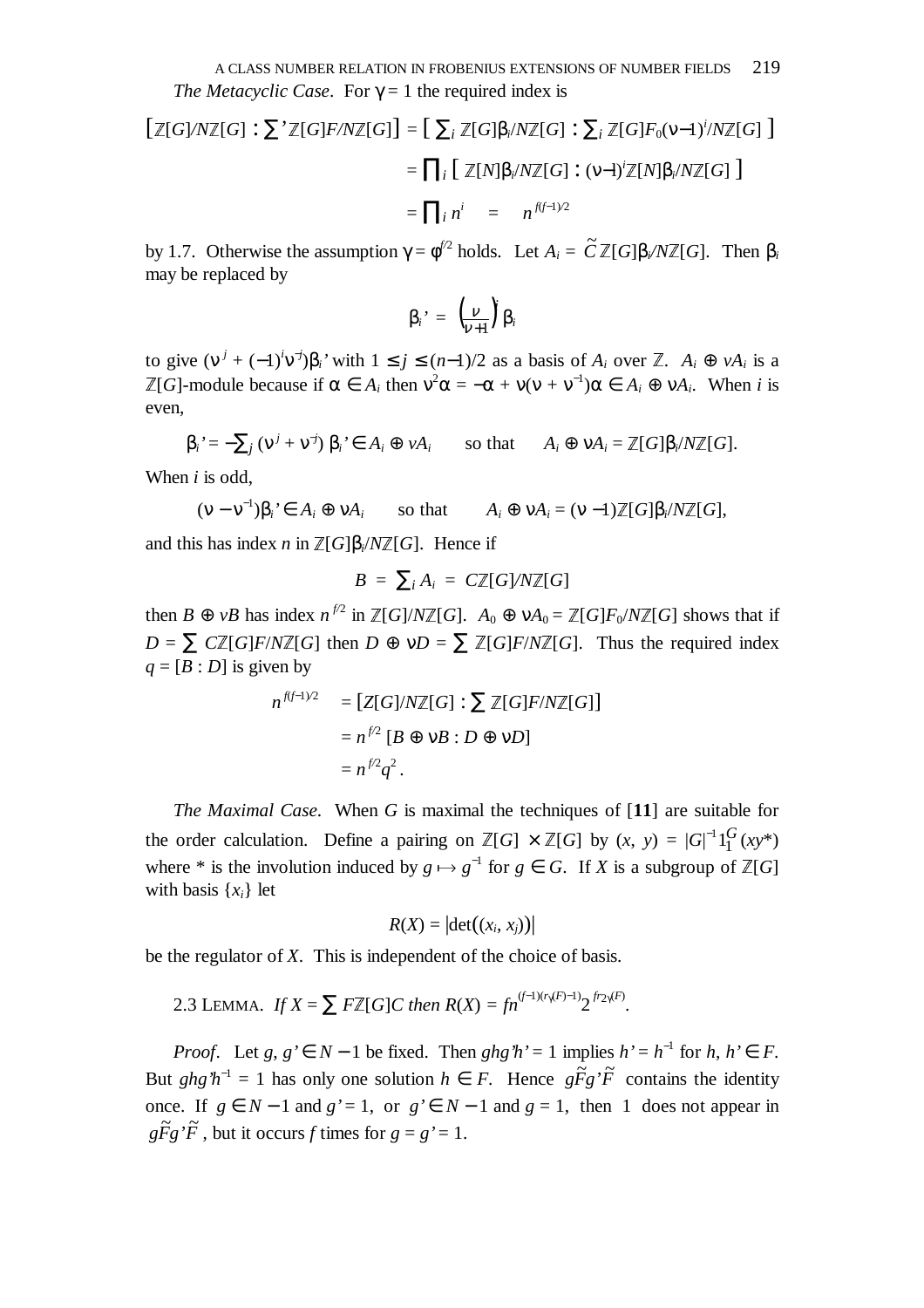Choose  $S \subseteq N - 1$  so that  $\{FsC \mid s \in S \text{ or } s = 1\}$  is a basis of  $F\mathbb{Z}[G]C$ . If *t*,  $t' \in N - 1$  and *s*,  $s' \in S$  then (*t'Fs'C*, *tFsC*) is *c* times the multiplicity of *l* in  $t^{-1}t^*\tilde{F}s\tilde{C}s^{-1}\tilde{F}$ . Since  $s\gamma s^{-1} \notin F$  for  $c = 2$  the value of the pairing is given by:

$$
\begin{array}{c|cc}\n & t = t' & t \neq t' \\
\hline\ns = s' & cf & c^2 - c \\
s \neq s' & 0 & c^2\n\end{array}
$$

Also  $(\tilde{G}, \tilde{G}) = nf$  and  $(\tilde{G}, t\tilde{F} s\tilde{C}) = cf$ . Take  $\{\tilde{G}, tFsC \mid t \in N-1, s \in S\}$  for a basis of *X*. The corresponding matrix for  $R(X)$  includes  $|S| \times |S|$  blocks, one for each pair  $t, t \in N - 1$ . Observe that  $|S| = r_{\gamma}(F)$  and let *J*, *J<sub>r</sub>*, and *J<sub>c</sub>* be the  $r_{\gamma}(F) \times r_{\gamma}(F)$ ,  $1 \times r_{\gamma}(F)$ , and  $r_{\gamma}(F) \times 1$  matrices consisting entirely of unit entries. Then the regulator may be calculated as follows :

$$
R(X) = \begin{vmatrix} nf & cfJ_r & cfJ_r & \dots & cfJ_r \\ cfJ_c & cfI & c^2J - cI & \dots & c^2J - cI \\ cfJ_c & c^2J - cI & cfI & \dots & c^2J - cI \\ \vdots & \vdots & \vdots & \vdots & \vdots \\ cfJ_c & c^2J - cI & c^2J - cI & \dots & cfI \end{vmatrix}
$$

$$
= \begin{vmatrix}\nnf & 0 & 0 & \dots & cfJ_r \\
cfJ_c & cnI - c^2J & 0 & \dots & c^2J - cI \\
cfJ_c & 0 & cnI - c^2J & \dots & c^2J - cI \\
\vdots & \vdots & \vdots & & \vdots \\
cfJ_c & c^2J - cnI & c^2J - cnI & \dots & cfI\n\end{vmatrix}
$$

$$
= |cnI - c^2 J|^{n-2} \left| \begin{array}{cc} nf & cfJ_r \\ cf^2 J_c & cI + c^2 (n-2)J \end{array} \right|
$$
  
\n
$$
= \left\{ (cn)^{r_{\gamma}(F)-1} (cn - c^2 r_{\gamma}(F)) \right\}^{f-1} f \left| \begin{array}{cc} n & cJ_r \\ cJ_c & cI \end{array} \right|
$$
  
\n
$$
= fn^{(f-1)(r_{\gamma}(F)-1)} (n - cr_{\gamma}(F))^f c^{fr_{\gamma}(F)}
$$
  
\n
$$
= fn^{(f-1)(r_{\gamma}(F)-1)} 2^{f r_2 \gamma(F)}, \text{ by 2.2.}
$$

Let  $\rho : \mathbb{Z}[G]C \to L_{\gamma} = \mathbb{Z}[G]C/\mathbb{Z} \tilde{G}$  be the natural map and define a pairing on  $L_{\gamma} \times L_{\gamma}$  by  $(\rho x, \rho y) = |G|^{-1} (1_1^G)$  $1_1^{\mathbf{C}} - 1(x_1^*)$  for  $x, y \in \mathbb{Z}[G]C$  and the involution \* : *g* ∈ *G*  $\mapsto$  *g*<sup>-1</sup>. Suppose *X* is a subgroup of *L*<sub>γ</sub>. Take {*x<sub>j</sub>*} in  $\mathbb{Z}[G]C$  such that { $\rho x_j$ } is a basis of *X*. Then  $\{\tilde{G}, x_j\}$  is a basis of  $\rho^{-1}X$ . So

$$
R(\rho^{-1}X) = \begin{vmatrix} (x_i, x_j) & (x_i, \widetilde{G}) \\ (\widetilde{G}, x_j) & (\widetilde{G}, \widetilde{G}) \end{vmatrix} ,
$$

But  $(\rho x, \rho y) = (x, y) - |G|^{-1}(x, \tilde{G})(\tilde{G}, y)$  for  $x, y \in \mathbb{Z}[G]C$ . Hence row operations give  $R(\rho^{-1}X) = |G|R(X)$  for the obvious definition of  $R(X)$ . Now 2.3 yields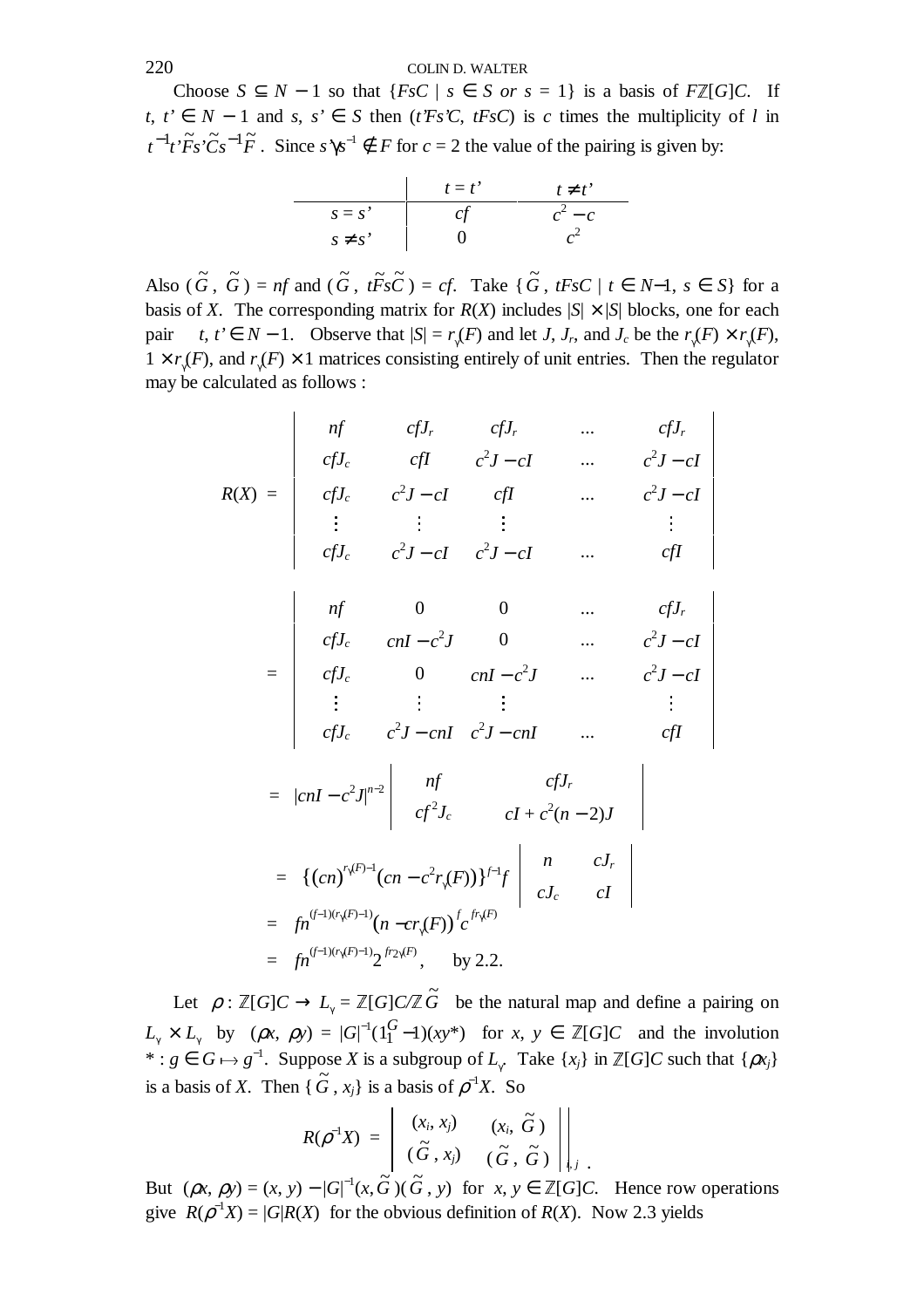2.4 LEMMA.  $R(\sum FL_{\gamma}) = n^{(f-1)r_{\gamma}(F)-f}2^{fr_{2\gamma}(F)}.$ 

If  $x, y \in \mathbb{Z}[G]C$  satisfy  $\rho x \in NL_\gamma$  and  $\rho y \in \sum FL_\gamma$  then  $(\rho x, \rho y) = 0$ . Also the sum  $NL_{\gamma} + \sum' FL_{\gamma}$  is direct by 1.5. Thus,

2.5 LEMMA.  $R(NL_{\gamma} + \sum FL_{\gamma}) = R(NL_{\gamma}) R(\sum FL_{\gamma})$ .

From [**11**], 3.5 and 3.3, the following facts may be recalled :

2.6 
$$
R(HL_{\gamma}) = |G|^{-1} |H|^{r_{\gamma}(H)+1} 2^{r_{2}\gamma(H)}
$$
 for a subgroup H;

2.7 
$$
R(Y) = [X : Y]^2 R(X)
$$
 for subgroups X, Y of  $L_{\gamma}$  for which  $[X : Y]$  is defined.

Combining equations 2.4–2.7 for  $X = L_{\gamma}$  and  $Y = NL_{\gamma} + \sum FL_{\gamma}$  gives the order of  $\mathbb{Z}[G]C$  / ( $N\mathbb{Z}[G]C + \sum F\mathbb{Z}[G]C$ )

as

$$
[X:Y] = \{R(NL_{\gamma}) R(\sum FL_{\gamma})/R(L_{\gamma})\}^{\frac{1}{2}} = \{n^{r_{\gamma}(N)+(f-1)(r_{\gamma}(F)-1)}\}^{\frac{1}{2}}.
$$

The power of 2 is eliminated by observing that  $r_{2y}(H) = 1_H^G(1 - \gamma)/2$  and evaluating 1.2 at  $(1 - \gamma)/2$ .

§3. *The Unit Group*. Suppose the normal extension *K*/*k* of number fields has the Frobenius group *G* as its Galois group. Let *U* and *W* be the groups of units and roots of unity in *K*.

3.1 LEMMA.  $W = NW$  and  $FW = GW$ .

*Proof.* Let  $H = \text{Gal}(K/k(W))$ . Then *H* is normal in *G* and *G*/*H* is abelian. The former property implies  $H \subset N$  or  $N \subset H$ . However, if  $H \subset N$  then  $G/H$  is Frobenius and therefore not abelian. Thus  $N \subseteq H$  and  $W = NW$ . Now set  $H' = \text{Gal}(K/k(FW))$ . Then, similarly,  $N \subseteq H'$ . But  $F \subseteq H'$  also. Therefore  $H' = G$  and  $FW = GW$ .

The unit group *U* will be written additively when the notation makes this more convenient. In particular, for a subgroup  $H$  of  $G$  let  $\mathbb{Q}HU$  be the subgroup of units with some non-trivial multiple (*i*.*e*. power) fixed by *H*. Define

3.2  $I(H) = [HU \cap \mathbb{Q}GU : GU + HW].$ 

It was shown in [11, §4] that  $I(H)$  divides  $[G : H]$ .

3.3 LEMMA.  $\mathbb{Q}GU = N\mathbb{Q}GU + F\mathbb{Q}GU$  and the sum is direct up to elements in *GU. Hence*  $I(1) = I(N)I(F)$ .

*Proof.* The three groups modulo  $GU + W$  have orders  $I(1)$ ,  $I(N)$ , and  $I(F)$ which divide *nf*, *f*, and *n* respectively. The sum is therefore direct because  $(n, f)$  = 1. Choose  $a, b \in \mathbb{Z}$  such that  $an + bf \equiv 1 \mod nf$ . Take  $\varepsilon \in \mathbb{Q}GU$  and write  $[\varepsilon]$  for its class modulo  $GU + W$ . Since G acts trivially on  $\mathbb{Q}GU/(GU + W)$  it follows that  $[\mathbf{\varepsilon}] = [(an + bf)\mathbf{\varepsilon}] = [\tilde{N} \, a\mathbf{\varepsilon}] + [\tilde{F} \, b\mathbf{\varepsilon}] \in (N\mathbb{Q}GU + F\mathbb{Q}GU)/(GU + W).$ 

Application of 1.5 shows that  $Q = [U : U_0]$  is finite and divides a power of *n*. Theorem 4.1 of [11] proves that  $[QFU : FU + W]$  divides *f*, which is prime to *n*, and  $FU + W \subset U_0$ . Therefore

$$
\mathbb{Q}FU\subset U_0\,.
$$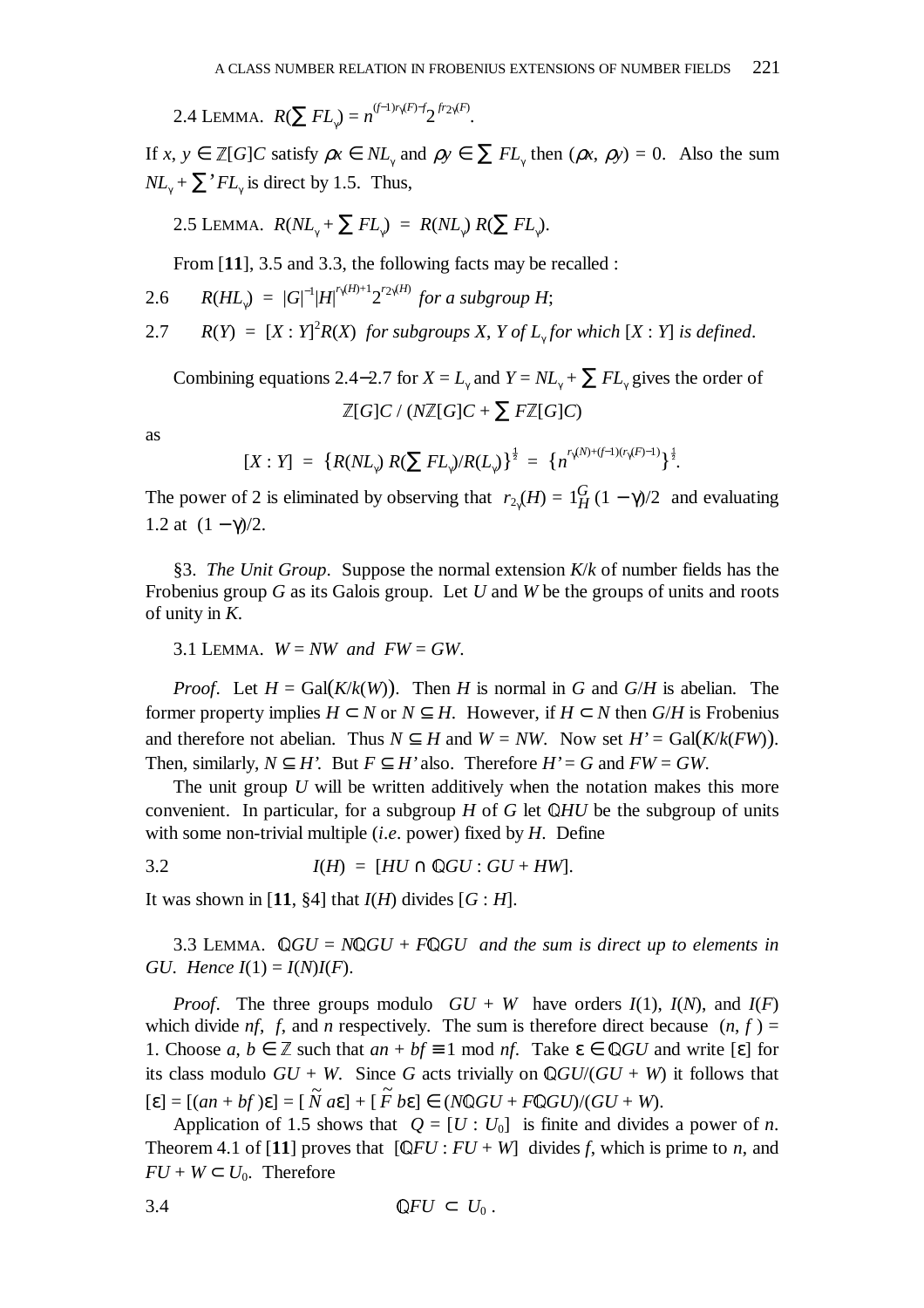Now the directness of 1.5 for *U* together with 3.3 yield

3.5 LEMMA.  $\mathbb{Q}FU = FU + N\mathbb{Q}GU$ .

3.6 THEOREM. Let  $r(H)$  be the rank of HU/*HW*. Then  $Q = [U : U_0]$  divides *In*<sup> $(f-1)(r(F)-r(G))$ </sup> *for I* = [Q*NU* : Q*NU* ∩ *U*<sub>0</sub>] *and I in turn divides n*.

*Proof.* For any  $\mathbb{Z}[G]$ -module *X* the quotient *X*/ $\mathbb{Q}HX$  is torsion-free. Take  $x \in X$ with image in *H*(*X*/ $\mathbb{Q}$ *HX*). Then  $(|H| - \tilde{H})x \in \mathbb{Q}$ *HX* and so  $x \in \mathbb{Q}$ *HX*. Thus  $\mathbb{Q}H(X/\mathbb{Q}HX) = 0$ . In particular,  $V = U/\mathbb{Q}NU$  has  $\mathbb{Q}GV \subset \mathbb{Q}NV = 0$ . Hence  $V_0 = \sum' FV$  and 1.5 shows this sum is direct. If  $\varepsilon \in U$  has image in QFV then  $\tilde{F}$  **ε** −*f*ε ∈ Q*NU*. So [*FV* : (*FU* + Q*NU*)/Q*NU*] divides a power of *f* and the same is true of  $[V_0 : (U_0 + \mathbb{Q}NU)/\mathbb{Q}NU]$ . However, the latter index divides Q and thus a power of *n*. Therefore  $V_0 = (U_0 + QNU)/QNU$  and  $Q = [U : U_0] = [V : V_0]I$ . From 1.5 the exponent of *V*/*V*<sub>0</sub> divides *n*. Also  $\mathbb{Q}FV = FV$  and the rank of *V*<sub>0</sub>/*FV* is ( $f - 1$ )( $r(F) - r(G)$ ). Thus the index  $[V : V_0] = [V/FV : V_0/FV]$  divides Thus the index  $[V : V_0] = [V/FV : V_0/FV]$  divides  $n^{(f-1)(r(F)-r(G))}$ . Finally *I* divides *n* by Theorem 4.1 of [11].

3.7 LEMMA. *The norms*  $N_{K/FK} U = \widetilde{F}U$  satisfy  $FU = \widetilde{F}U + GU$ .

*Proof.* Let *S* be a set of representatives for the conjugacy classes of *N* − 1 under *F*. If  $\varepsilon \in FU$  then

$$
\varepsilon = \left( \widetilde{N} - \sum_{h \in F} \sum_{g \in S} hgh^{-1} \right) \varepsilon = \widetilde{N} \varepsilon - \widetilde{F} \widetilde{S} \varepsilon \in GU + \widetilde{F}U.
$$

§4. *The Class Number Relation.* Let  $\{C_i\}$  be the set of decomposition groups in *G* for one prime divisor in *K* of each of the  $r = r(G) + 1$  infinite primes in *k*. They are defined up to conjugacy which depends on the chosen embedding of *K* into **C**. Suppose *L* and  $L_i$  satisfy the exact sequences of  $\mathbb{Z}[G]$ -modules

$$
0 \to \mathbb{Z} \to \bigoplus_{i=1}^r \mathbb{Z}[G]C_i \to L \to 0,
$$

where  $n \in \mathbb{Z} \mapsto n \oplus_i \widetilde{G}$ ; and

$$
0 \to \mathbb{Z} \to \mathbb{Z}[G]C_i \to L_i \to 0,
$$

where  $n \in \mathbb{Z} \mapsto n\tilde{G}$ . In both cases let *G* act trivially on  $\mathbb{Z}$ . Both sequences are exact when fixed under the action of a subgroup *H*. Let  $L_0 = NL + \sum FL$ ;  $L_{i0} =$  $NL_i + \sum F_{i}$ ;  $Q^* = [L : L_0]$ ; and  $Q_i^* = [L_i : L_0]$ . Then  $Q^*$  and  $Q_i^*$  are finite by Theorem 1.5. Moreover ,

$$
L/L_0 \cong \{ \oplus_i \mathbb{Z}[G]C_i \} / \{ \oplus_i (N\mathbb{Z}[G]C_i + \sum F\mathbb{Z}[G]C_i) \}
$$
  

$$
\cong \oplus_i \{ (\mathbb{Z}[G]C_i) / (N\mathbb{Z}[G]C_i + \sum F\mathbb{Z}[G]C_i) \} \cong \oplus_i L_i/L_{i0}.
$$

Consequently,

4.1 
$$
Q^* = \prod_{i=1}^r Q_i^*.
$$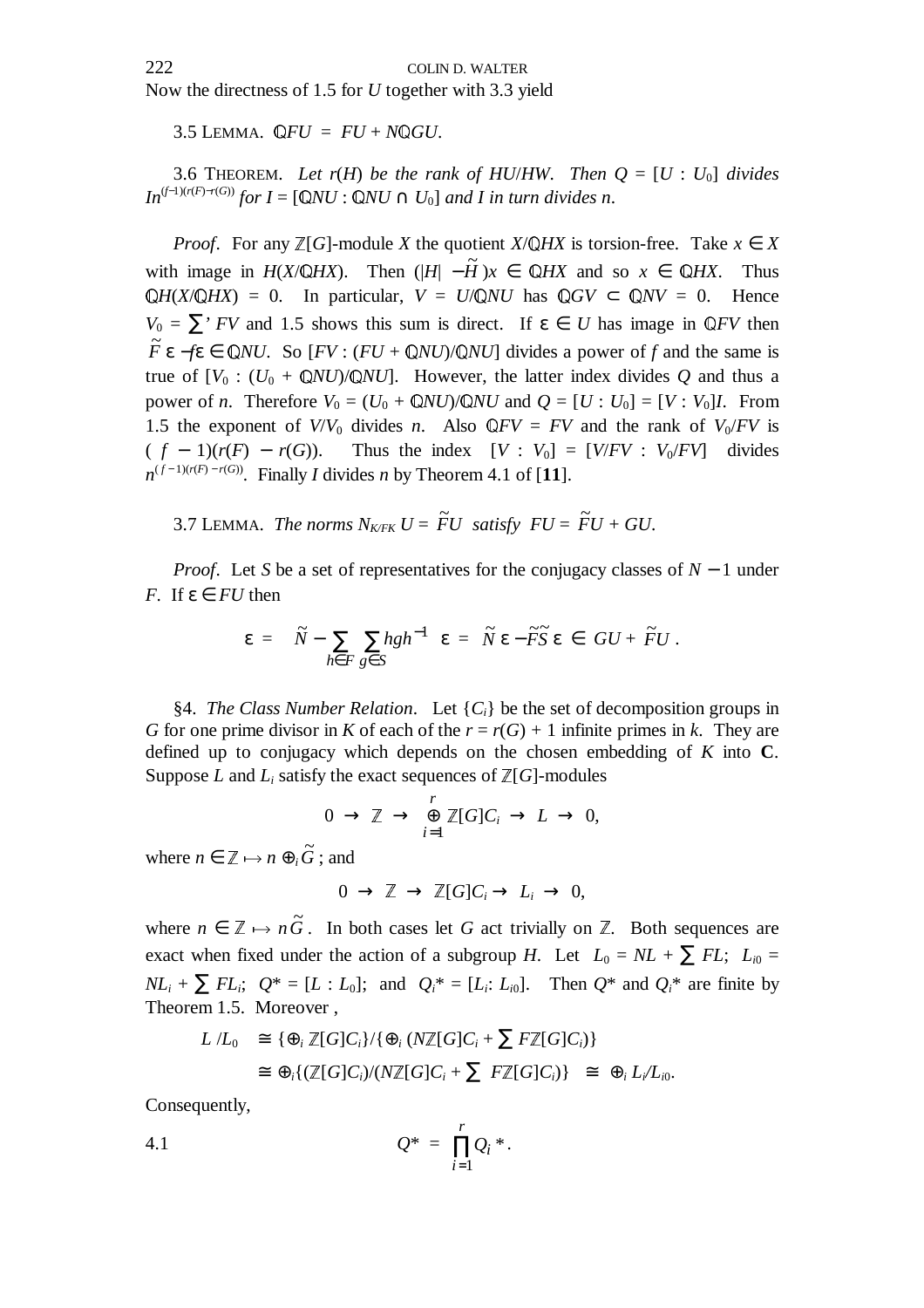A CLASS NUMBER RELATION IN FROBENIUS EXTENSIONS OF NUMBER FIELDS 223 The index  $Q_i^*$  is just the order of the group in Theorem 2.1 with  $C = C_i$ . If  $r_i(H) = \dim H L_i$  then  $\sum_i (r_i(H)+1) = \dim H L + 1 = r(H) + 1$  is the number of infinite primes in *HK*. Thus *r*(*H*) is the rank of the unit group *HU/HW*.Combining 2.1 with 4.1 yields:

4.2 LEMMA. 
$$
Q^* = n^{f(r(N) - r(G))/2}
$$
 in the metacyclic case and  
 $Q^* = n^{(r(N) - r(G) + (f-1)(r(F) - 2r(G) - 1))/2}$  in the maximal case.

Let a bar denote the canonical map  $U \rightarrow U/W$  and choose a submodule M of  $\overline{U}$ which is  $\mathbb{Z}[G]$ -isomorphic to *L*. Recall the definitions of  $I(H)$  and *Q* in 3.2 and 3.6.

4.3 LEMMA.

$$
\frac{[\overline{U}:M][\overline{GU}:GM]^f}{[\overline{NU}:NM][\overline{FU}:FM]^f} = \frac{Q}{Q^*I(F)^{f-1}}.
$$

*Proof.* Begin by observing that  $(\mathbb{Q}GU \cap HU)/W = \overline{GHU}$  so that  $I(H) =$  $[GHU: GU]$ . Also  $GU = \mathbb{Q}GU/W = (\mathbb{Q}GU \cap U_0)/W = GU_0$  by 3.3. For convenience, let  $V = G\overline{U}$ . Then

$$
Q^* [\overline{U} : M] / [\overline{GU} : GM] I(1) Q
$$
  
\n
$$
= [\overline{U_0} : M_0][GM : V] = [\overline{U_0} / V : (M_0 + V)/V]
$$
  
\n
$$
= [(\overline{NU} + V)/V : (NM + V)/V] \prod^* [(\overline{FU} + V)/V : (FM + V)/V]
$$
  
\n
$$
= [\overline{NU} : NM + \overline{GNU}][\overline{FU} : FM + \overline{GPU}]^f
$$
  
\n
$$
= [\overline{NU} : NM][\overline{FU} : FM]^f / [\overline{GNU} : NM \cap \overline{GNU}][\overline{GFU} : FM \cap \overline{GPU}]^f
$$
  
\n
$$
= [\overline{NU} : NM][\overline{FU} : FM]^f / I(N)I(F)^f [\overline{GU} : GM]^{f+1}.
$$

Now apply 3.3.

4.4 THEOREM. *Suppose the normal extension K/k of number fields has a maximal or metacyclic Frobenius group G as its Galois group*. *Let h*(*H*) *be the class number and r*(*H*) *the rank of the unit group HU of the subfield fixed by a subgroup H of G*. *If the kernel N and a complement F have orders n and f respectively then*

$$
\frac{h(1)h(G)^f}{h(N)h(F)^f} = QI(F)^{1+f}n^{-A},
$$

*where*

$$
Q = [U : NU \Pi FU] \text{ with } \Pi \text{ over the complements } F;
$$
  
I(F), defined in 3.2, is the order of  $(FU / GU)_{\text{tor}}$  and divides n;  

$$
A = \frac{1}{2} \{r(N) - r(G) + (f-1)(r(F) - 2r(G) + 1)\} \text{ in the maximal case; and}
$$

$$
A = (f-1) + \frac{1}{2} f(r(N) - r(G)) \text{ in the metacyclic case.}
$$

*The quotient group U*/*U*<sup>0</sup> *defining Q has exponent dividing n and it has order bounded by* 3.6. *The product*  $U_0 = NU \prod$ *FU defined in* 1.3 *is direct up to units whose nth powers lie in k*.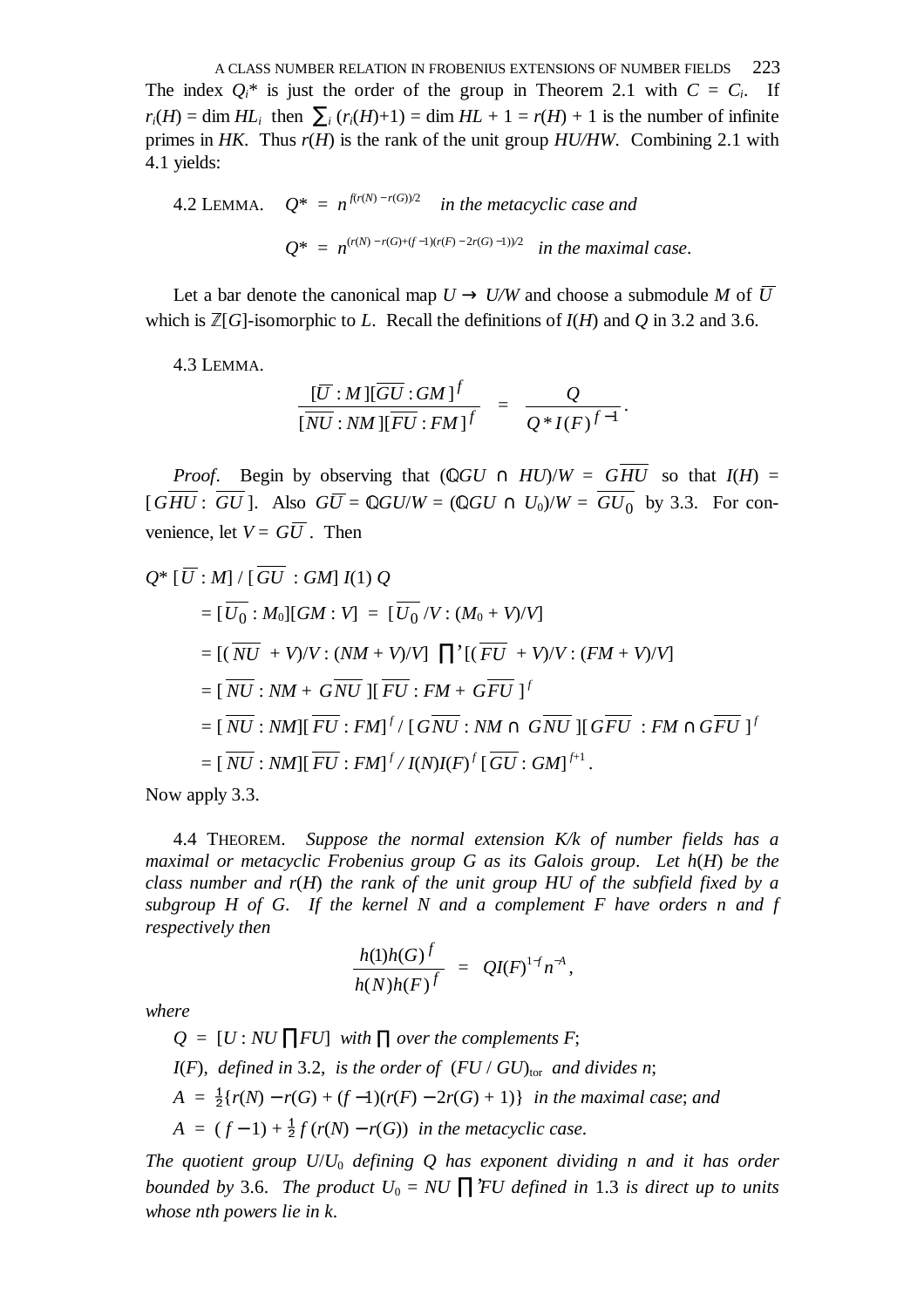## 224 COLIN D. WALTER

*Proof.* The form of Brauer's class number relation [1] which is required here is given in [**10**, Theorem 4.1]. This shows that

$$
\frac{h(1)h(G)^f}{h(N)h(F)^f} = \frac{nf|W|[\overline{U}:M]|GW| \overline{f}[\overline{GU}:GM]^f}{f|NW|[\overline{NU}:NM]n^f[\overline{FU}:FM]^f} = \frac{n^{1-f}Q}{Q^*I(F)^{f-1}}
$$

by 3.1 and 4.3. Now 4.2 yields the stated relation.

§5. *The Class Groups*. Let *C*(*H*) be the part of the ideal class group of *HK* formed from the classes whose orders are prime to *n*.

5.1 THEOREM. *For any Frobenius group the following sequence is exact under the maps induced by extension of ideals*.

$$
0 \to C(G) \to C(F) \to FC(1)/GC(1) \to 0.
$$

*Proof.* The sequence is exact at *C*(*G*) because *C*(*G*) has order prime to the degree *n* of *FK/GK*.The two central maps compose to give the zero map. Suppose  $\mathcal C$  is a class of  $C(F)$  which maps into  $GC(1)$ . It is necessary to show that if  $\mathfrak a$  is an ideal such that  $\mathbf{a}^n \in \mathcal{C}$  then the class of the norm  $N_{FKGK}} \mathbf{a}$  in  $C(G)$  maps to  $\mathcal{C}$ . This will establish the exactness at *C*(*F*). Let us consider all ideals to be extended to *K* and write the group of such ideals additively. Then  $(g-1)\mathbf{a}$  is principal for  $g \in G$ because the image of  $\mathcal{C}$  in *C*(1) is fixed by *G*. Suppose  $(g-1)\mathfrak{a} = (\alpha_g)$ . If  $h \in F$  then

$$
(\alpha_g) = (g-1)\mathbf{a} = (g-1)h\mathbf{a} = h(h^{-1}gh-1)\mathbf{a} = h(\alpha_{h^{-1}gh}).
$$

Thus it may be assumed that  $h\alpha_{h-1}$ <sub>*gh*</sub> =  $\alpha_g$  and  $\alpha_1$  = 1. Let *S* be a set of representatives for the conjugacy classes of *N* − 1 under *F*.Then

$$
(\widetilde{N}-n)\mathbf{a} = \sum_{g\in N} (\alpha_g) = \left(\sum_{g\in S} \sum_{h\in F} h^{-1} \alpha_g\right) = \left(\sum_{g\in S} \widetilde{F} \alpha_g\right)
$$

which is the extension of a principal ideal of *FK*. Finally, to prove the surjectivity, let  $\mathcal{C}$  ' be a class of  $FC(1)/GC(1)$  and  $\boldsymbol{\alpha}$  an ideal whose image is in  $\mathcal{C}$ '. With *S* as above,

$$
\mathbf{a} = \left( \widetilde{N} - \sum_{h \in F} \sum_{g \in S} hgh^{-1} \right) \mathbf{a} \sim (\widetilde{N} - \widetilde{F}\widetilde{S}) \mathbf{a}
$$

where ~ is equality up to a principal ideal. Thus the ideal  $-\widetilde{F}\widetilde{S}$  **a** in *C*(*F*) has image in  $\mathcal{C}'$  because  $\tilde{N}$  **a** is in a class of *GC*(1). Hence the map is surjective and this completes the proof. Theorem 1.5 yields :

5.2 LEMMA. Let X be a  $\mathbb{Z}[G]$ -module such that the order of X/GX is finite and *prime to n*. *Then there is a direct sum decomposition* 

$$
X/GX = NX/GX + \sum' FX/GX.
$$

5.3 THEOREM. *The maximal subgroups C*(*H*) *of the ideal class groups of the HK with orders prime to n satisfy*

$$
C(1)/C(N) \cong \bigoplus_{i=1}^f C(F)^{(i)}/C(G),
$$